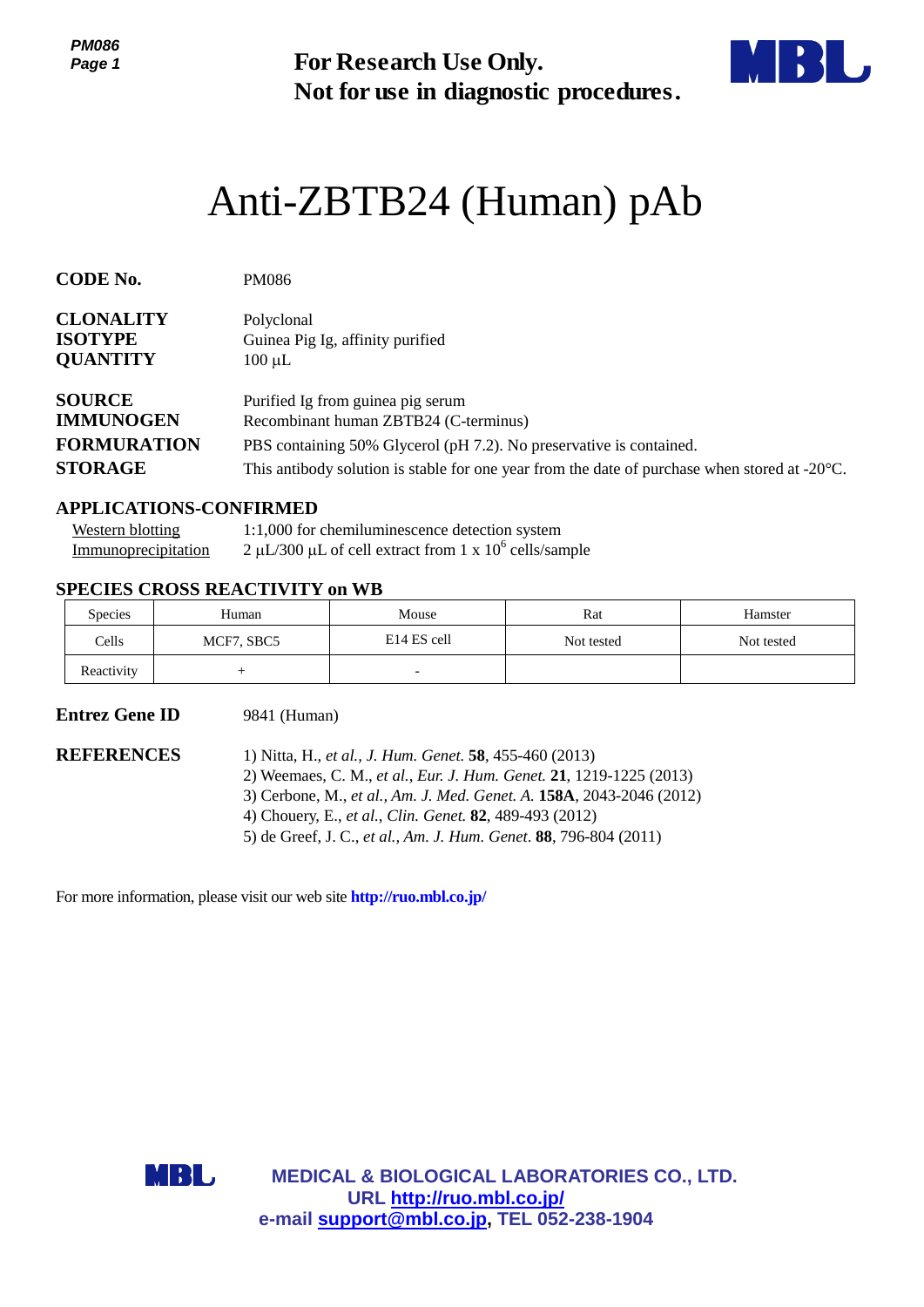## **RELATED PRODUCTS**

| Antibodies          |                                                            |
|---------------------|------------------------------------------------------------|
| PM086               | Anti-ZBTB24 (Human) pAb                                    |
| <b>PM085</b>        | Anti-ZBTB24 pAb                                            |
| D <sub>346</sub> -3 | Anti-5-methylcytidine $(m5C)$ mAb                          |
| M218-3              | Anti-5-hydroxymethylcytosine (5hmC) mAb                    |
| <b>PM077</b>        | Anti-5-hydroxymethylcytosine (5hmC) pAb                    |
| $M202-3$            | Anti-Np95 (Uhrf1) mAb (R32-44)                             |
| D <sub>289</sub> -3 | Anti-Np95 (Uhrf1) (Mouse) mAb (Th-10a)                     |
| PM067               | Normal Guinea Pig IgG                                      |
| Kits                |                                                            |
| 5270-100            | MethylHunter MBD1-based Methylated DNA<br>Enrichment Kit   |
| 5275-100            | MethylHunter MBD1-based Methylated DNA<br>Enrichment Kit 2 |
| 5350                | MethylHunter 5hmC detection kit                            |

Other related antibodies and kits are also available. Please visit our website at<http://ruo.mbl.co.jp/>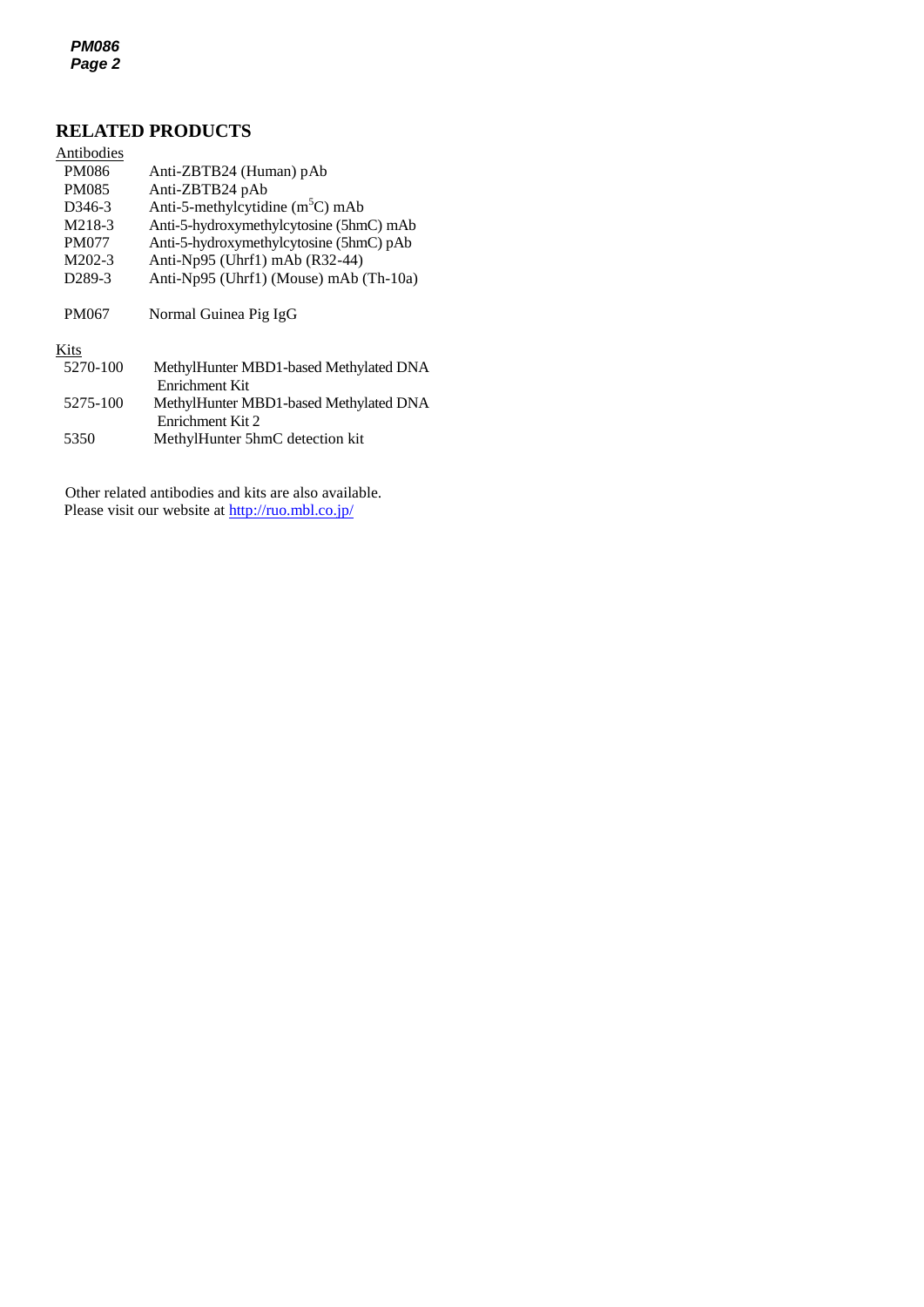## **SDS-PAGE & Western blotting**

- NaCl, 0.5% NP-40], then sonicate for 30 sec. 1) Wash 5 x  $10^6$  cells 3 times with PBS and resuspend them in 250  $\mu$ L of Extraction buffer [20 mM Tris-HCl (pH 7.4), 150 mM
- 2) Add equal volume of 2 x Laemmli's sample buffer, then boil for 5 min.
- 3) Load 10 µL of the sample per lane in a 1-mm-thick SDS-polyacrylamide gel (7.5% acrylamide) for electrophoresis.
- 4) Blot the protein to a polyvinylidene difluoride (PVDF) membrane at 1 mA/cm<sup>2</sup> for 1 hr. in a semi-dry transfer system (Transfer Buffer: 25 mM Tris, 190 mM glycine, 20% MeOH). See the manufacturer's manual for precise transfer procedure.
- 5) To reduce nonspecific binding, soak the membrane in 5% skimmed milk (in PBS, pH 7.2) for 1 hr. at room temperature.
- 6) Wash the membrane with PBS-T [0.05% Tween-20 in PBS] (5 min. x 3 times).
- 7) Incubate the membrane with primary antibody diluted with 1% skimmed milk (in PBS, pH 7.2) as suggested in the **APPLICATIONS** for 1 hr. at room temperature. (The concentration of antibody will depend on the conditions.)
- 8) Wash the membrane with PBS-T (5 min. x 3 times).
- 9) Incubate the membrane with 1:20,000 of anti-guniea pig IgG-HRP (Life Technologies; code no. 61-4620) diluted with 1% skimmed milk (in PBS, pH 7.2) for 1 hr. at room temperature.
- 10) Wash the membrane with PBS-T (5 min. x 3 times).
- 11) Wipe excess buffer on the membrane, then incubate it with  $ECL^{TM}$  Western Blotting Detection Reagents (GE Healthcare; code no. RPN2106) for 1 min. Remove extra reagent from the membrane by dabbing with paper towel, and seal it in plastic wrap.
- 12) Expose to an X-ray film in a dark room for 10 min. Develop the film as usual. The condition for exposure and development may vary.

(Positive controls for Western blotting; MCF7 and SBC5)